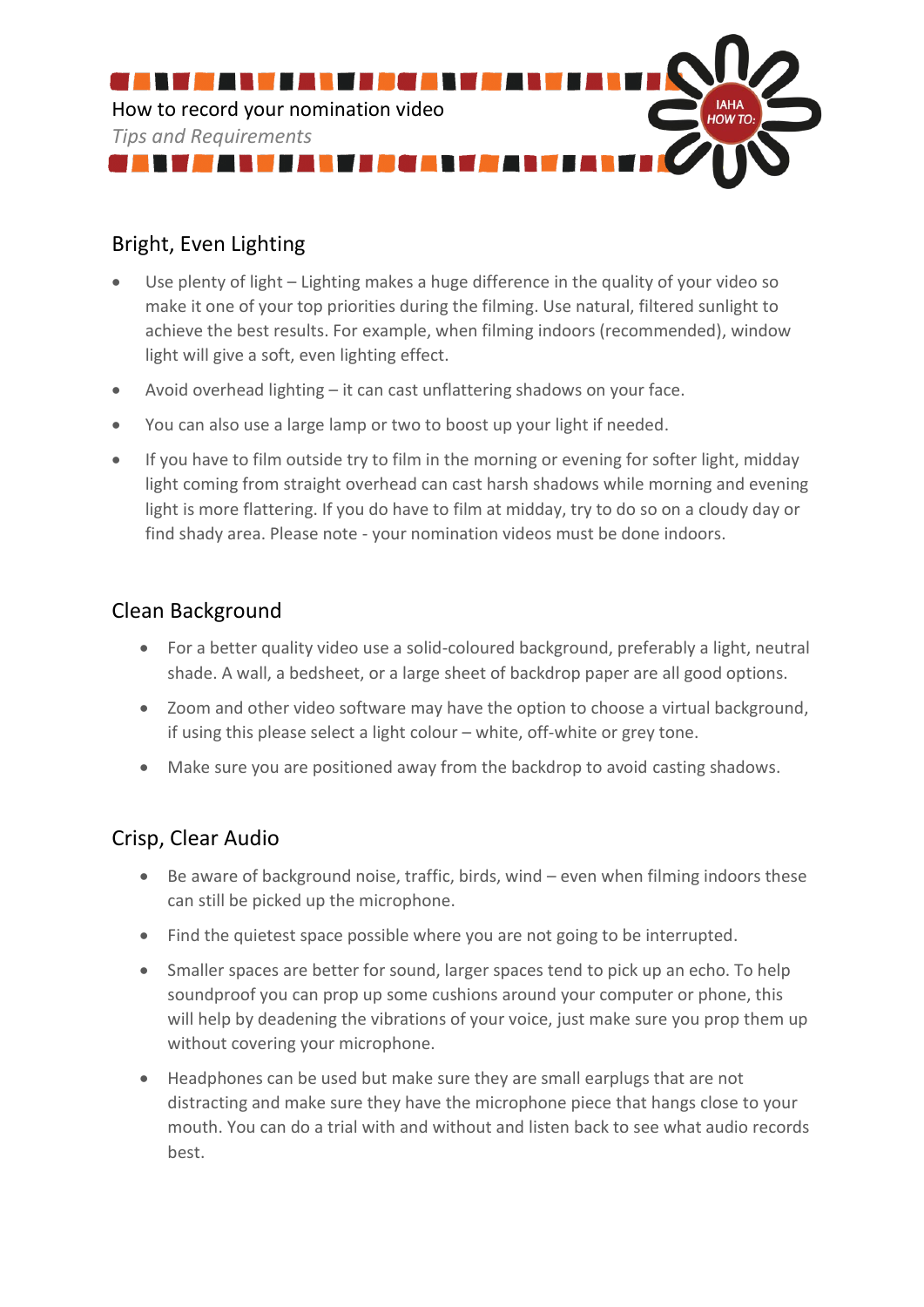# Frame yourself correctly

- Sit in the middle of the frame showing only head and shoulders.
- Sit rather than stand, this will stop you from moving around the frame.
- Once in position you should be aligned so that you are looking directly into the camera as close to eye level as you can.
- Below is an example of position, lighting and background.



## Avoid Shaky Footage

- If using your camera or phone, make sure you use a tripod to stabilize
- Recording from your computer sit on an even surface.

## Record in Landscape

- Record in landscape mode (that is, horizontally instead of vertically). This will give you footage that looks good on larger devices, not just phone screens
- If your phone has a feature that allows you to overlay a grid on your screen, use it. This will help you keep your phone level and avoid tilted footage

#### Work on your camera presence

- Use calm, open body language. Sit up straight poor posture is immediately obvious on camera. Keep your shoulders back and your muscles relaxed. Take deep breaths.
- Slow down slightly when you talk and make an effort to enunciate clearly.
- Most importantly SMILE and be yourself